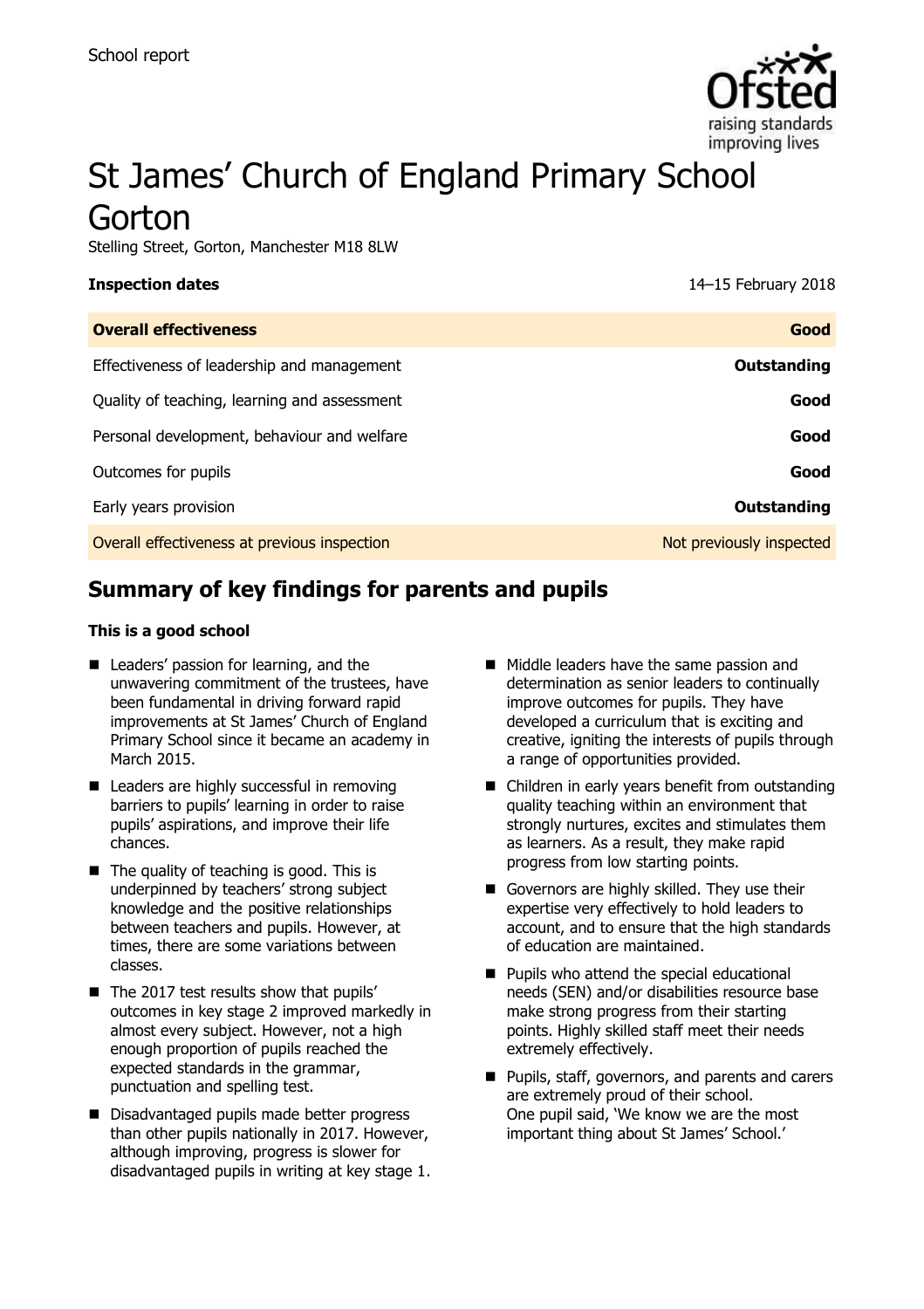

# **Full report**

### **What does the school need to do to improve further?**

- Improve the quality of teaching, learning and assessment by:
	- building on the effective strategies in place to ensure that teachers have the knowledge and skills that they need to strengthen the quality of teaching, eliminating any variations across the school
	- embedding the improvements made to the way writing is taught so that a higher proportion of disadvantaged pupils reach the expected standard by the end of key stage 1
	- embedding the improvements made in the way grammar, punctuation and spelling are taught so that a higher proportion of pupils are reaching the expected standard by the end of key stage 2.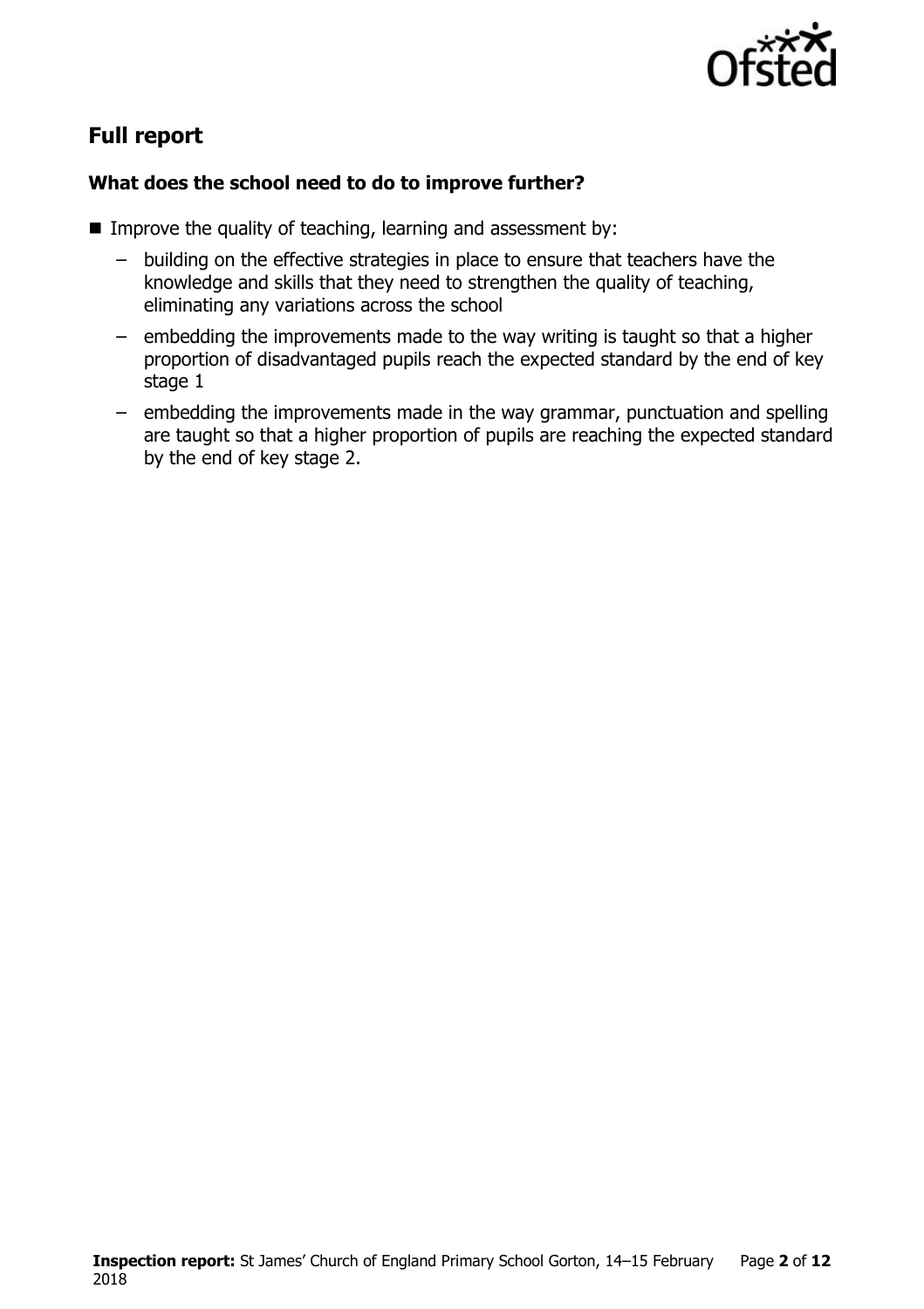

# **Inspection judgements**

### **Effectiveness of leadership and management Constanding**

- This is the first inspection since the school joined a multi-academy trust (MAT) in March 2015 following a previous judgement of inadequate in 2014. Leaders' accurate selfevaluation, and sharply focused development plans, identified the priorities for development. Leaders from the MAT have worked diligently with newly appointed leaders and staff. Leaders' swift actions have led to substantial improvements in the quality of teaching, learning and outcomes, directly contributing to improving pupils' life chances.
- Leaders have resolutely tackled the legacy of weak teaching in the school since becoming part of the MAT. They promote a highly aspirational culture. In this nurturing environment, pupils thrive and make strong progress academically and in their personal development.
- Leaders' high expectations, and their vision for the school, underpin everything that they do. They are very successful in ensuring that each child has the opportunity to reach their potential, ready for the next stage of life.
- Leaders place a high priority on the continuing professional development for all staff to ensure that they have the knowledge, skills and understanding that they need to teach pupils effectively. Leaders have highly effective strategies in place to ensure that goodquality teaching is maintained. Where variations in the quality of teaching are identified, staff are quickly given the help that they need. As a result, leaders are strengthening the quality of teaching across the school.
- Middle leaders efficiently monitor and accurately evaluate information about their subjects. They work together with colleagues from other schools in the MAT to share their expertise. They check that their judgements are accurate, and clearly set out the next steps for improvement. They provide training for staff and ensure that they have the subject knowledge across each area of the curriculum that they need. Teachers new to teaching said that they are very well supported. Staff are proud to be part of this school.
- Leaders have developed a broad and balanced curriculum that embodies the school's values of promoting cooperation, adaptability, thoughtfulness, communication, enquiry, mobility, resilience and respect. Curriculum leaders have a very detailed understanding of their subjects. Learning activities are creative and exciting, igniting the interests of the pupils. Leaders diligently monitor the impact of teaching in subjects other than English and mathematics on the progress that pupils make.
- Leaders' sharply focused and accurate identification of barriers to learning for disadvantaged pupils ensures that they use the pupil premium funding very effectively. Leaders promote pupils' academic achievement and support their social and emotional development in equal measure. They are raising pupils' aspirations for the future.
- Leaders ensure the very effective use of the additional funding for pupils who have SEN and/or disabilities. Leaders' close collaboration with other colleagues across the MAT ensures that pupils who attend the school's resource base benefit from the support they receive from highly skilled staff. This contributes to the strong progress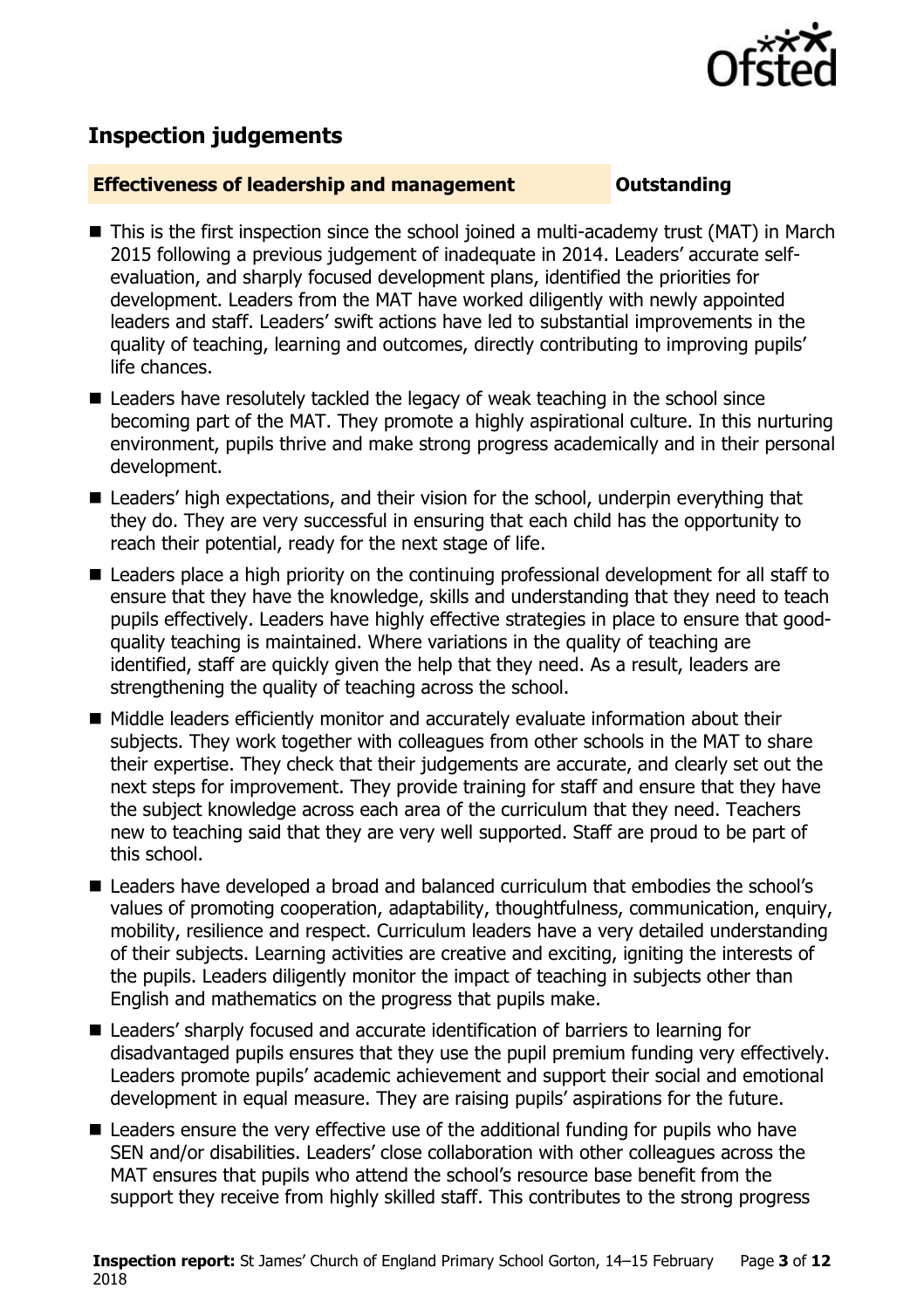

these pupils make from their starting points.

- Leaders diligently look at information about pupils' progress and carry out observations of pupils' learning. This enables leaders to identify what pupils who have SEN and/or disabilities in the main school need to learn. Leaders ensure that pupils receive the right help in a timely manner. As a result, pupils who find learning more difficult make the same strong progress as others in the school.
- The additional funding for physical education (PE) and sport is used very effectively. Leaders have ensured that teachers are developing the skills that they need to deliver high-quality PE sessions and run well-attended school clubs. A coach is employed to deliver a range of additional sports activities. As a result, pupils have the opportunity to refine their skills and sportsmanship, contributing to their improving success in a number of local sports tournaments.
- Leaders work closely with families to ensure that those that are most vulnerable receive the care, guidance and support that they need. Parents are overwhelmingly positive about the work of leaders and staff. They appreciate the support and care given to their children and the opportunities that they have in school. They feel that leaders and staff value them as partners in their children's learning.

### **Governance of the school**

- The trustees have worked very effectively with school leaders, supporting them in their endeavours to bring about the substantial improvements made since joining the trust in March 2015. There are clear roles and responsibilities within the structure of the trust. The chair of the governing body works with trustees to ensure that governors are appointed who have a range of relevant skills and expertise, which they use wisely to promote school improvement.
- Governors understand the challenges facing the local community and the priorities for the future of the school. They share the same passion and commitment seen from all who work at the school. They provide highly effective support and challenge and they themselves are held to account by the trustees.

### **Safeguarding**

- Leaders' work in keeping pupils safe is of the highest standard. Staff are vigilant because leaders place a high priority on safeguarding. They have identified the potential areas of risk for pupils, and have ensured that teachers receive high-quality training that is updated regularly.
- Leaders ensure that all safeguarding arrangements, protocols and practices are fit for purpose. The relationships between pupils and staff are excellent. Pupils feel safe because they feel valued by the adults in the school. Their concerns are listened to. The effective teaching that they receive ensures that safeguarding is an integral part of the curriculum. They understand how to keep themselves safe, including when online.
- The school supports pupils and their families. Parents appreciate the support that they receive. This also includes involving other professionals from a range of local agencies to support the most vulnerable families. The family support worker is tenacious in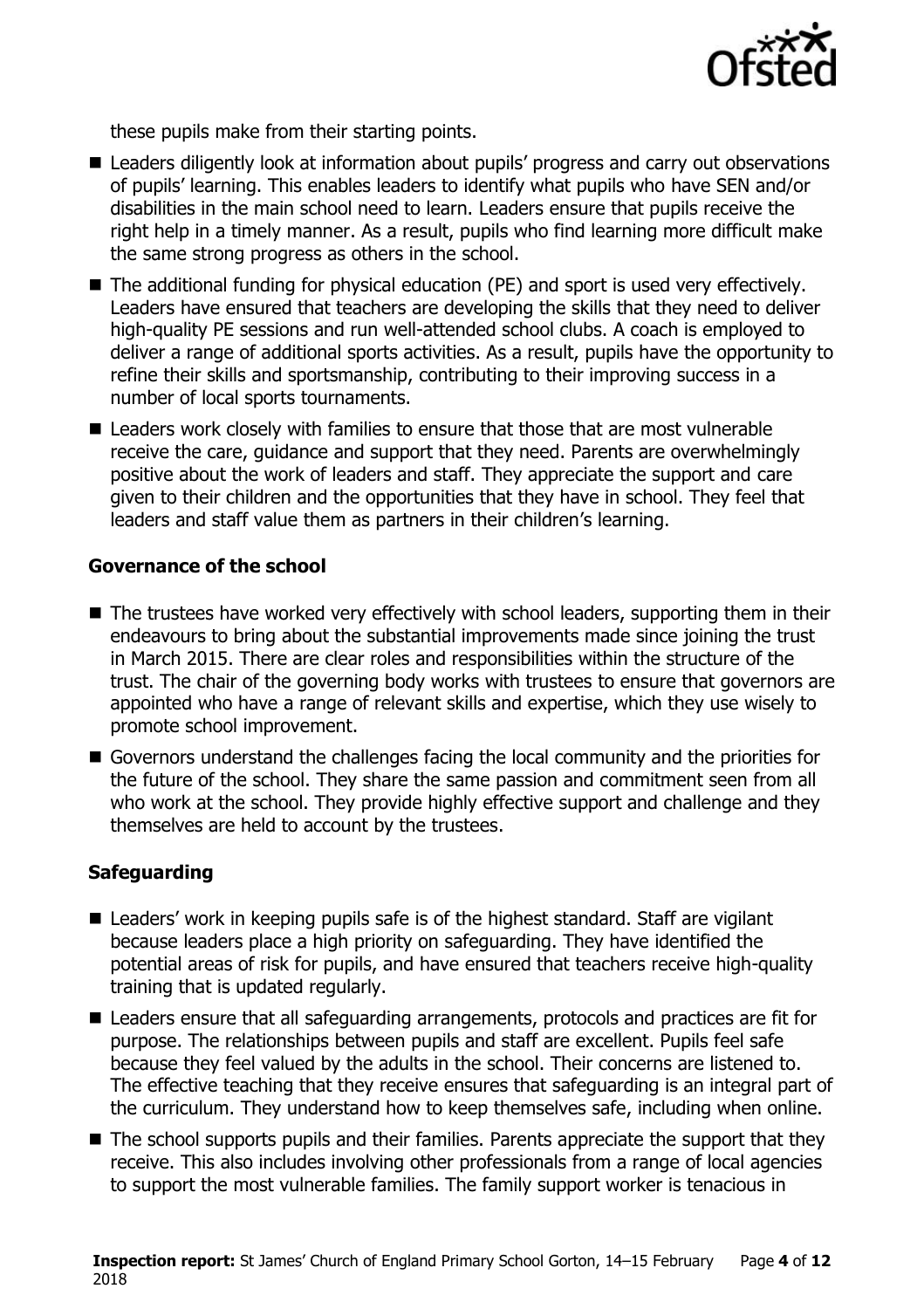

ensuring that pupils receive the support that they need.

### **Quality of teaching, learning and assessment Good**

- Teachers demonstrate a good understanding of how pupils learn. They know their pupils very well and they respond very effectively to their needs. The strong relationships between teachers and pupils, which are embedded across the school, contribute positively to the strong progress pupils make.
- Teachers have created an environment around school that reinforce pupils' sense of pride in themselves, their school and their community. Teachers have created an environment in classrooms that effectively enhances pupils' learning and the progress that they make.
- Teachers provide opportunities for pupils to use and apply their literacy and mathematical skills in other subjects. For example, in their research into the local area, older pupils applied their knowledge about coordinates to help them compare maps of Belle Vue today with older maps of the area. As part of their history work on 'Our Manchester', pupils studied the work of L S Lowry and created a beautiful gallery of their own artwork in a similar style. Pupils are very proud of their achievements.
- Teachers own high expectations ensure that good-quality teaching contributes to the strong progress that pupils make. However, where there are some variations in the quality of teaching, swift action is being taken to ensure that teachers have the knowledge and skills that they need, so that teaching is consistently strengthened across the school.
- Teachers' good subject knowledge has successfully contributed to the teaching of phonics. Pupils' improved progress enables them to tackle unfamiliar words in their reading successfully. Pupils are confident when reading and talking to each other and adults about their books. Highly skilled support staff work effectively with some pupils to ensure that they catch up quickly with their reading.
- Teachers effectively use a range of assessment information to accurately identify the next steps in pupils' learning and to amend their planning. As a result, learning activities meet pupils' needs well and provide appropriate levels of improvement. The way that writing is taught is beginning to improve the progress that disadvantaged pupils make, particularly in key stage 1.
- Teachers use questions skilfully to develop and probe pupils' understanding. This was exemplified in a mathematics lesson with older pupils who were successfully refining their reasoning and problem-solving skills, ably supported by the teacher.

### **Personal development, behaviour and welfare Good**

### **Personal development and welfare**

■ The school's work to promote pupils' personal development and welfare is outstanding. There is a genuine warmth and respect between staff and pupils, and consequently, relations within school are highly positive. Pupils spoken to during the inspection said that there is no bullying in school. Pupils said that they feel safe, they know adults care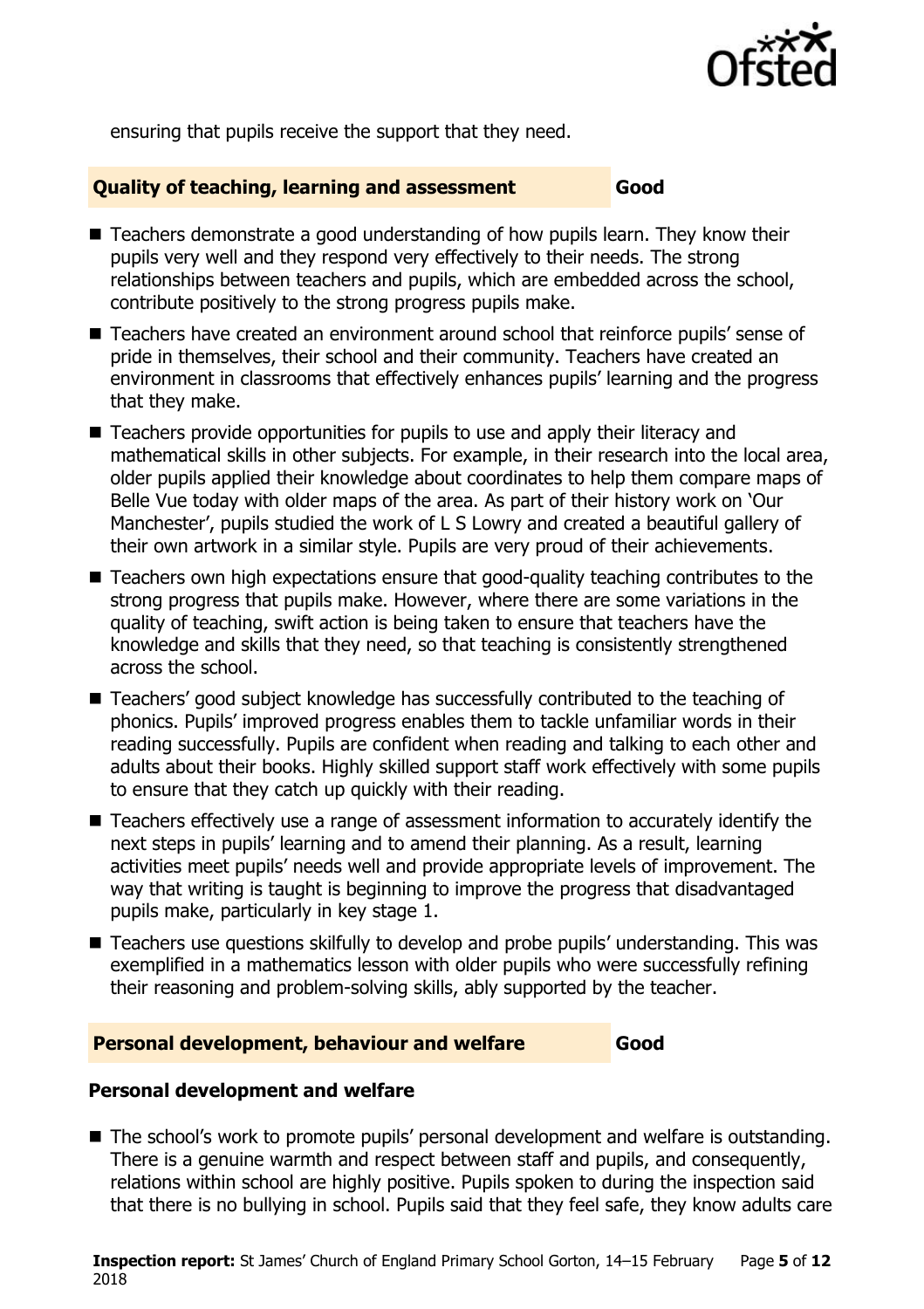

about them and that adults will listen to them.

- The commitment and tenacity of the learning mentor ensure that the most vulnerable families receive the help that they need very quickly. For example, the very popular breakfast club, run by support staff in school, allows pupils to have a calm and purposeful start to their day, as well as a healthy breakfast. The welfare of pupils is given a high priority.
- **Pupils are eager to learn and value the opportunities provided by their teachers to** improve their learning. Pupils who spoke to the inspector said, 'Teachers help us to reach our potential.' The positive attitude of the majority of pupils is one of the main reasons that they make such strong progress.
- Leaders use every opportunity to raise aspirations and expand pupils' horizons. For example, through the 'Wall of Fame' display in the hall, past pupils, from a variety of cultures and religions, have been invited into school to talk about the roles they have as paramedics, teachers, shop owners, vets and footballers. Pupils have shared their own aspirations for the future, for example to be accountants or police officers. Pupils enjoy the many clubs that they can be part of during lunchtime and after school.
- Older pupils take their responsibilities very seriously as members of committees and as role models for the younger pupils. They are extremely proud of their school and of the community in which they live.

### **Behaviour**

- The behaviour of pupils is good.
- **Pupils are friendly and polite. They conduct themselves well around school in a calm** and sensible way throughout the day. They have high levels of respect towards each other and to adults in the school. They socialise well and play harmoniously together.
- **Pupils are confident that any negative or disruptive behaviour is quickly dealt with in** the appropriate way by staff.
- Attendance is above the national average. Staff have worked diligently with families to bring about an improvement in attendance for those pupils who were often absent from school.

### **Outcomes for pupils Good**

- The 2017 test results show that pupils' outcomes in key stage 2 improved markedly in almost every subject. Pupils did well in reading, writing and mathematics, especially the most able pupils in key stage 2. Most-able disadvantaged pupils did particularly well in reading. Here, a greater proportion than others nationally attained at a greater depth. This represented an improvement from the previous year, when the standards pupils reached were below the national average. However, not a high enough proportion of pupils made the accelerated progress that was necessary to reach the expected standards in the grammar, punctuation and spelling test in 2017 as a result of weaker teaching in the past.
- In key stage 1, a higher proportion of pupils reached the standard expected for their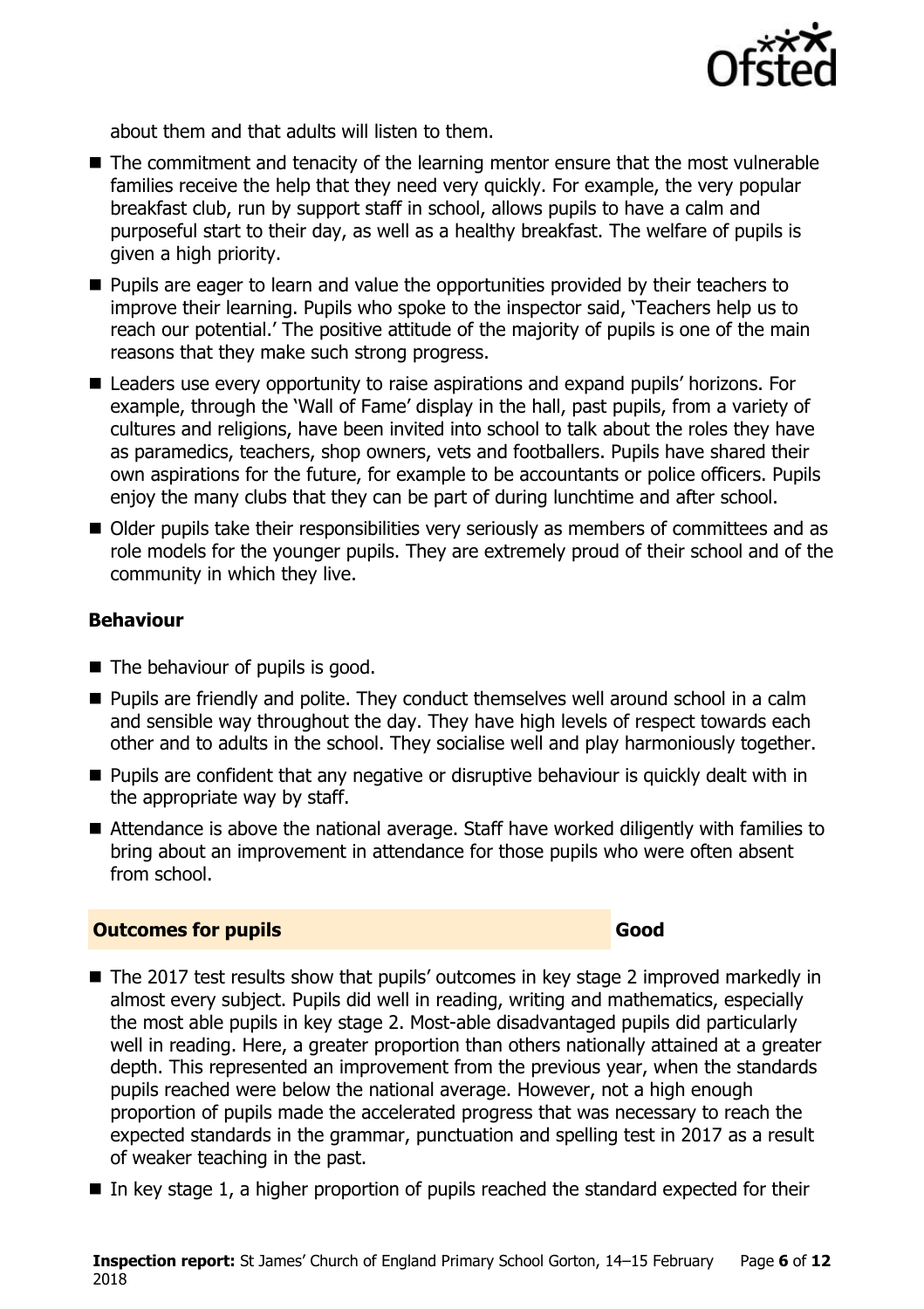

age in reading, writing and mathematics in 2017; this was an improvement from below the national average the previous year. An increased proportion of pupils were working at a greater depth in reading, above the national average. However, only a small proportion of pupils were working at a greater depth in writing and mathematics.

- In 2017, disadvantaged pupils in key stage 1 were above the standard expected for their age in reading and broadly in line in mathematics. Not enough disadvantaged pupils made the accelerated progress that they needed to in order to reach the standard expected for their age in writing. Leaders have accurately identified the gaps in pupils' learning to ensure that teachers have the skills and knowledge that they need to help pupils catch up quickly. As a result, progress rates are improving gradually.
- Leaders place a high priority on the importance of reading. They have created a library that reflects the rich diversity of culture within the school, through carefully chosen books. One pupil who spoke to inspectors said, 'Our library is amazing and the selection of books is unbelievable. We can borrow them, and take them home to read, and we love it.'
- The proportion of pupils who have met the expected standard in the phonics check in Year 1 has been above the national average for the past two years. This is as a direct result of the high-quality teaching that they receive from highly skilled staff as soon as children start school in early years.
- **Pupils who attend the school's resource base for pupils who have an education, health** and care plan for autistic spectrum disorder make strong progress from their starting points, especially in mathematics. This is as a result of the highly skilled staff who know pupils' strengths and meet their needs very effectively.
- The school's own assessment information of pupils' attainment and progress shows that the majority of pupils are making strong progress from the start of the academic year. Where progress is slower, particularly in writing, swift action is taken to ensure that pupils receive the help that they need to catch up quickly.
- Current work in pupils' books shows that they take pride in their work and that they are eager to share the progress that they make. Pupils know what to do to improve their work and they reflect well on their learning. Older pupils, in particular, are extremely articulate in explaining the processes and skills that they use to solve problems in mathematics.

### **Early years provision CONSTANDING TO A RESEARCH CONSTANDING TO A RESEARCH CONSTANDING TO A RESEARCH CONSTANDING TO A RESEARCH CONSTANDING TO A RESEARCH CONSTANDING TO A RESEARCH CONSTANDING TO A RESEARCH CONSTANDING TO**

- Leadership of early years is outstanding and leaders have ensured that the provision for the youngest children, across all aspects of the curriculum, is of the highest quality.
- Leaders effectively encourage parental engagement before the children start school through a range of very successful events and activities, such as visits and 'stay and play' sessions. As a result, children settle quickly into well-established routines, which promote cooperation and develop independence. Workshops about how to teach phonics, reading and early mathematical skills provide parents with the opportunity to develop their own knowledge and skills to support their children's learning at home. Parents spoken to during the inspection commented very positively about how quickly their children settle into school.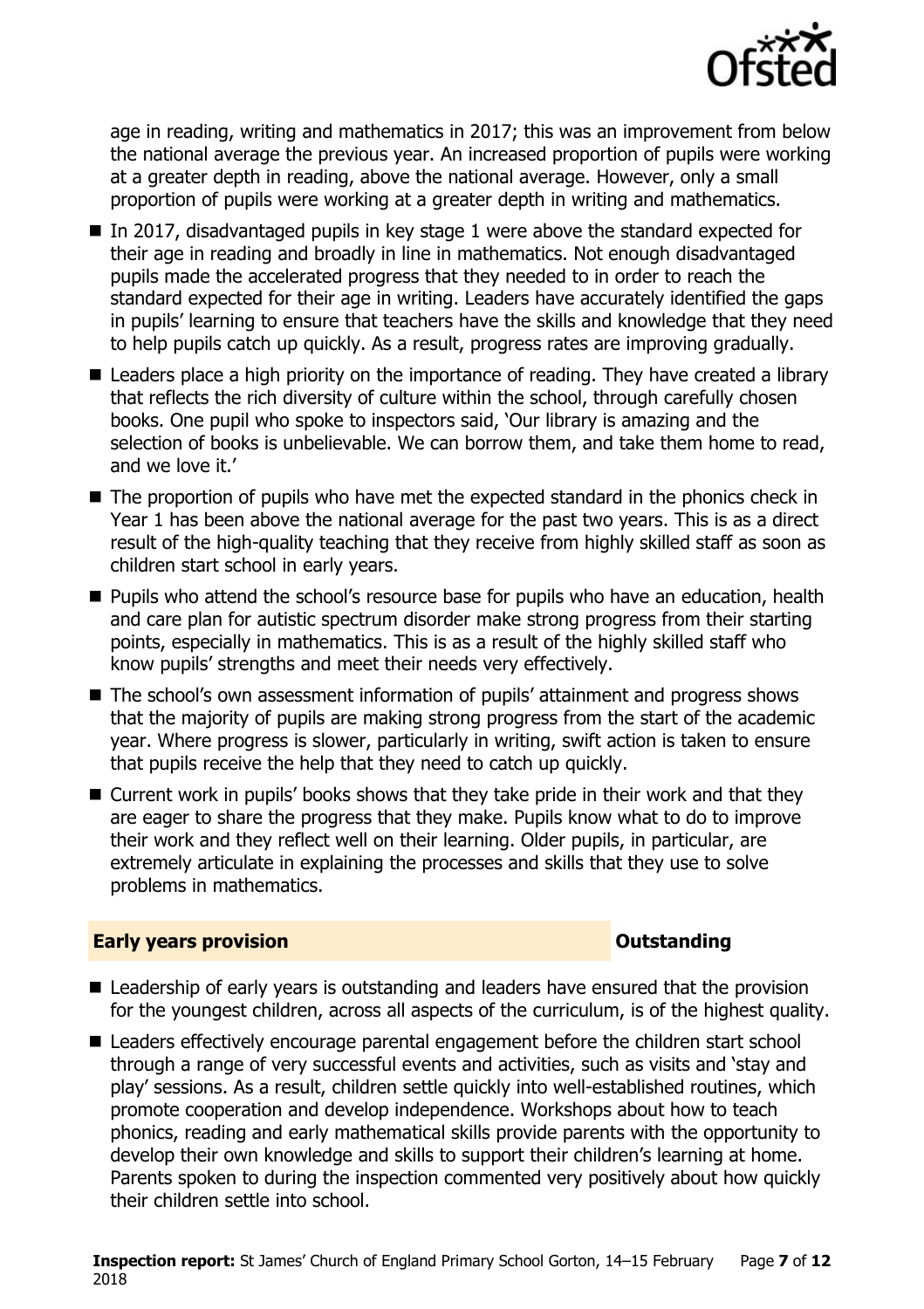

- Leaders in early years have created an environment that nurtures, excites and stimulates children as learners. Teachers in the Nursery class quickly establish positive attitudes to learning for the youngest children, which contributes to the rapid progress that they make. Children enter school with knowledge and skills below those typical for their age. Leaders quickly identify the main barriers to children's learning and ensure that staff have the skills that they need to help children catch up quickly. Consequently, children make rapid progress from low starting points.
- Leaders and staff work closely with colleagues from other schools in the MAT to share knowledge and expertise. This has contributed to highly skilled staff in the Nursery and Reception classes who use questioning effectively to encourage children to speak and listen carefully. Staff use conversations skilfully to expand children's learning and deepen their understanding.
- Teachers use the assessment information about what children can do very effectively to develop a curriculum that meets their needs. Leaders track the progress that children make, and quickly identify children who may be struggling with their learning, and provide them with the help that they need quickly. Consequently, children make rapid progress from their starting points. Parents are closely involved in their children's learning and enhance the range of evidence teachers gather about the progress that children make.
- The improvements to the outdoor area have greatly enhanced the opportunities for children's learning. Learning activities are designed around developing exploration, being active and thinking. Staff effectively promote high levels of communication, cooperation and engagement. For example, children singing counting sea shanties on the pirate ship were very excited by the anticipation of searching for the 'golden treasure stones'. The teacher skilfully encouraged the children to help each other and they worked together to find the treasure. Children then correctly identified the numbers on the stones before they put them in the treasure chest. Children demonstrated high levels of cooperation as they discussed which stone went into the chest next, and who had the number that was missing. Very strong behaviours for learning are nurtured by staff, and children thrive as a result.
- The proportion of children who reach a good level of development by the end of Reception has been above the national averages for two years, including for disadvantaged children.
- Leaders have ensured that all statutory welfare arrangements are met. Wellestablished procedures and routines contribute to the children's ongoing safety and welfare.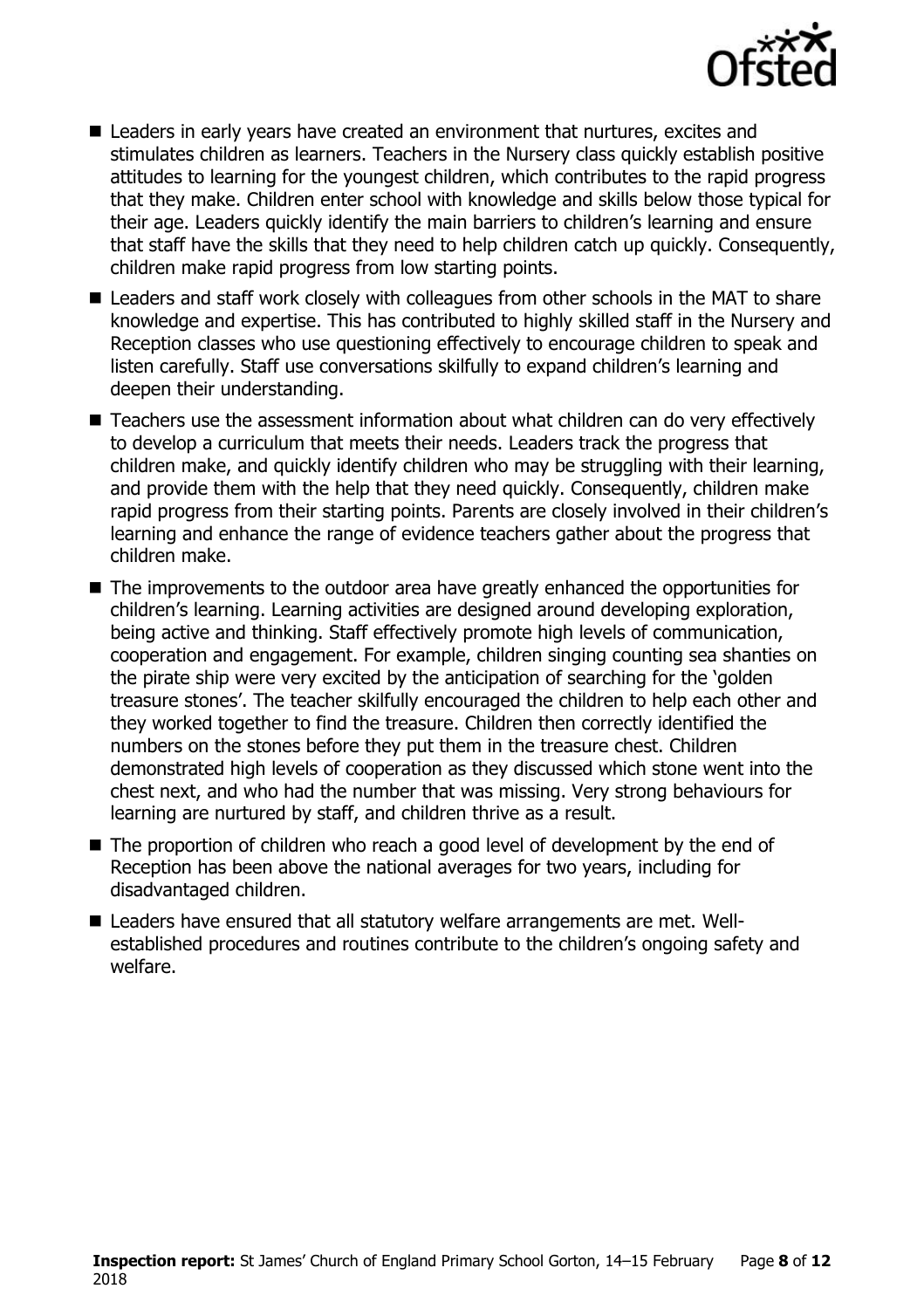

# **School details**

| Unique reference number | 141689     |
|-------------------------|------------|
| Local authority         | Manchester |
| Inspection number       | 10042421   |

This inspection of the school was carried out under section 5 of the Education Act 2005.

| Type of school                      | Primary                               |
|-------------------------------------|---------------------------------------|
| School category                     | Academy converter                     |
| Age range of pupils                 | 3 to 11                               |
| Gender of pupils                    | Mixed                                 |
| Number of pupils on the school roll | 269                                   |
| Appropriate authority               | The board of trustees                 |
| Chair                               | Maureen Kennedy                       |
| Principal                           | <b>Rhian Williams</b>                 |
| Telephone number                    | 0161 223 2423                         |
| Website                             | www.stjames-gorton.manchester.sch.uk  |
| <b>Email address</b>                | Rhian.williams@vantageacademies.co.uk |
| Date of previous inspection         | Not previously inspected              |

### **Information about this school**

- This is an average-sized primary school.
- The majority of pupils are from a range of different minority ethnic backgrounds.
- The proportion of pupils who speak English as an additional language is above average.
- The proportion of pupils supported through the pupil premium is well above average.
- The proportion of pupils who have SEN and/or disabilities is well above average.
- The proportion of pupils who are supported by an education, health and care plan is well above average.
- The school operates an on-site resource provision for up to seven pupils who have autistic spectrum disorder and/or speech and language impairments.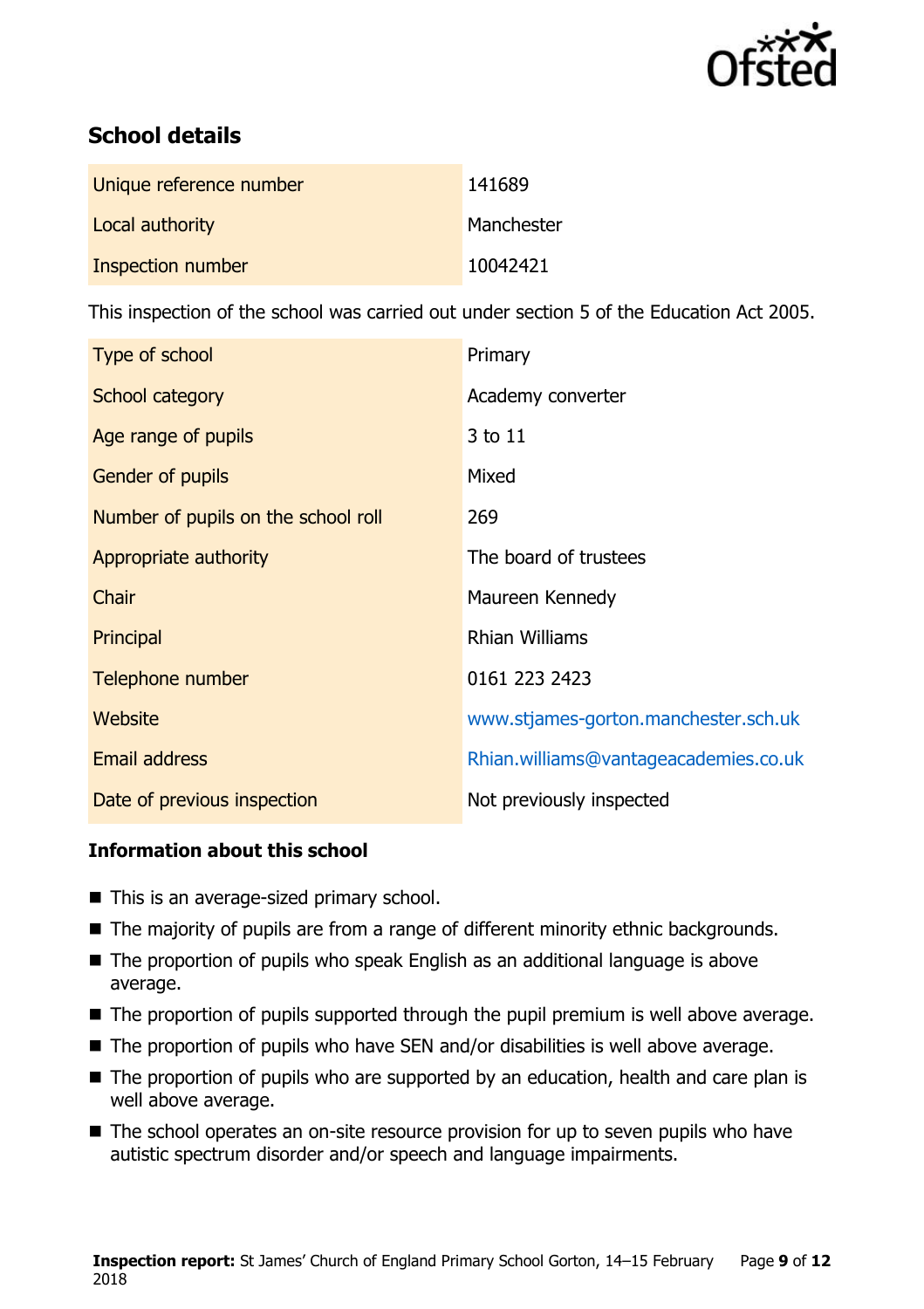

■ The school is part of a MAT. The school's governing body is responsible for curriculum and standards. All other aspects of governance are overseen by the MAT board of trustees.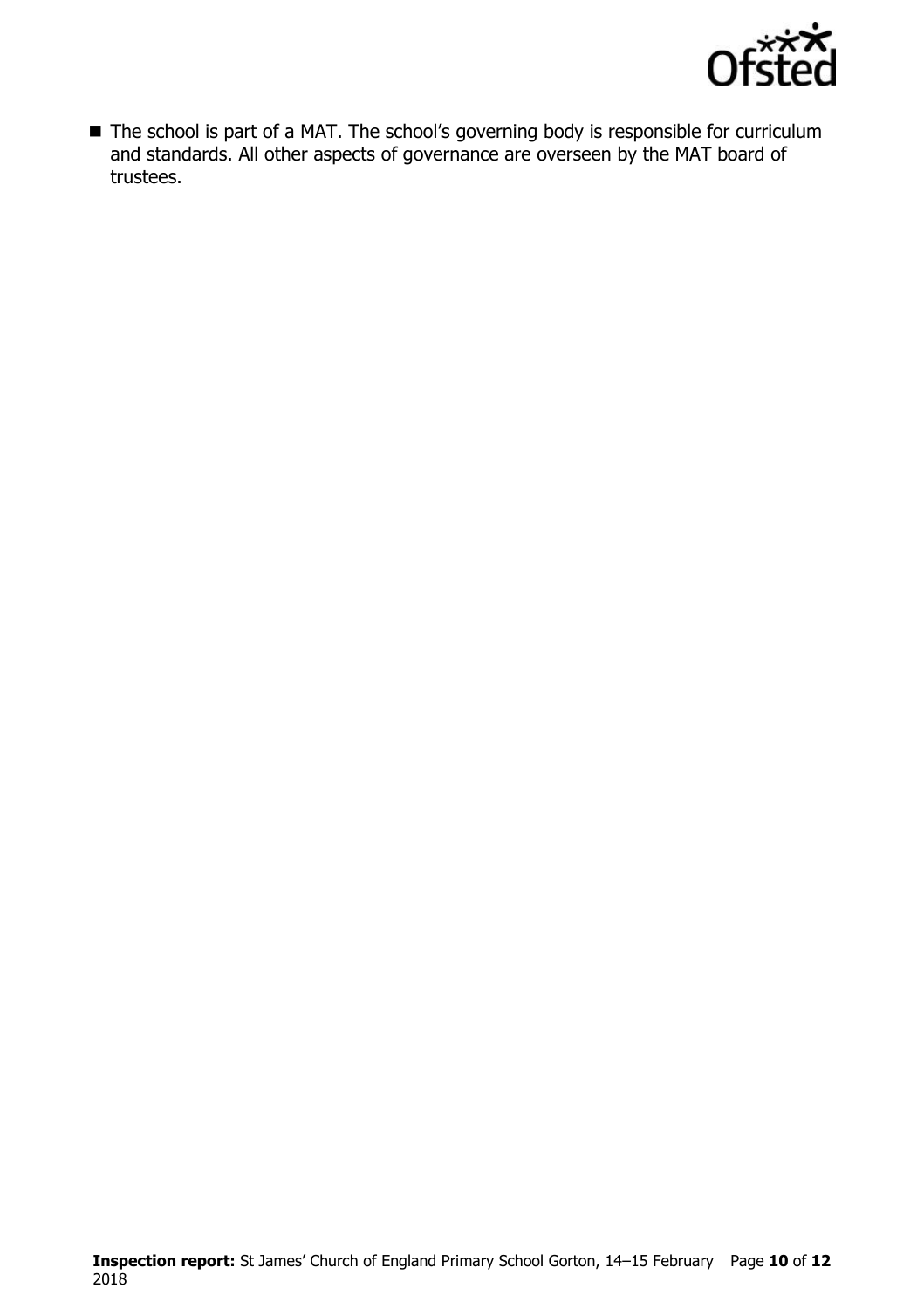

# **Information about this inspection**

- Inspectors observed teaching and learning in all classes, carrying out some joint observations with senior leaders. Inspectors also looked at pupils' work.
- **If Inspectors met with two groups of pupils. They also talked with other pupils informally** around the school. Discussions were held with staff, including senior and middle leaders. A meeting was held with three members of the governing body, including a phone call with the chair during the meeting. The lead inspector met with a representative from the local authority and a member of the MAT's board of trustees.
- Inspectors took account of the 12 responses and one written response to Ofsted's online Parent View survey. Inspectors also spoke with parents at the start of the school day.
- Inspectors took account of the 34 responses to Ofsted's online staff questionnaire.
- Inspectors scrutinised a range of documents. These included the school's selfevaluation and development plan, information about the school's performance, a range of assessment information and a selection of policies, including those relating to safeguarding.

### **Inspection team**

| Amanda Stringer, lead inspector | Her Majesty's Inspector |
|---------------------------------|-------------------------|
| Lisa Morgan                     | Ofsted Inspector        |
| Jason Hughes                    | Ofsted Inspector        |